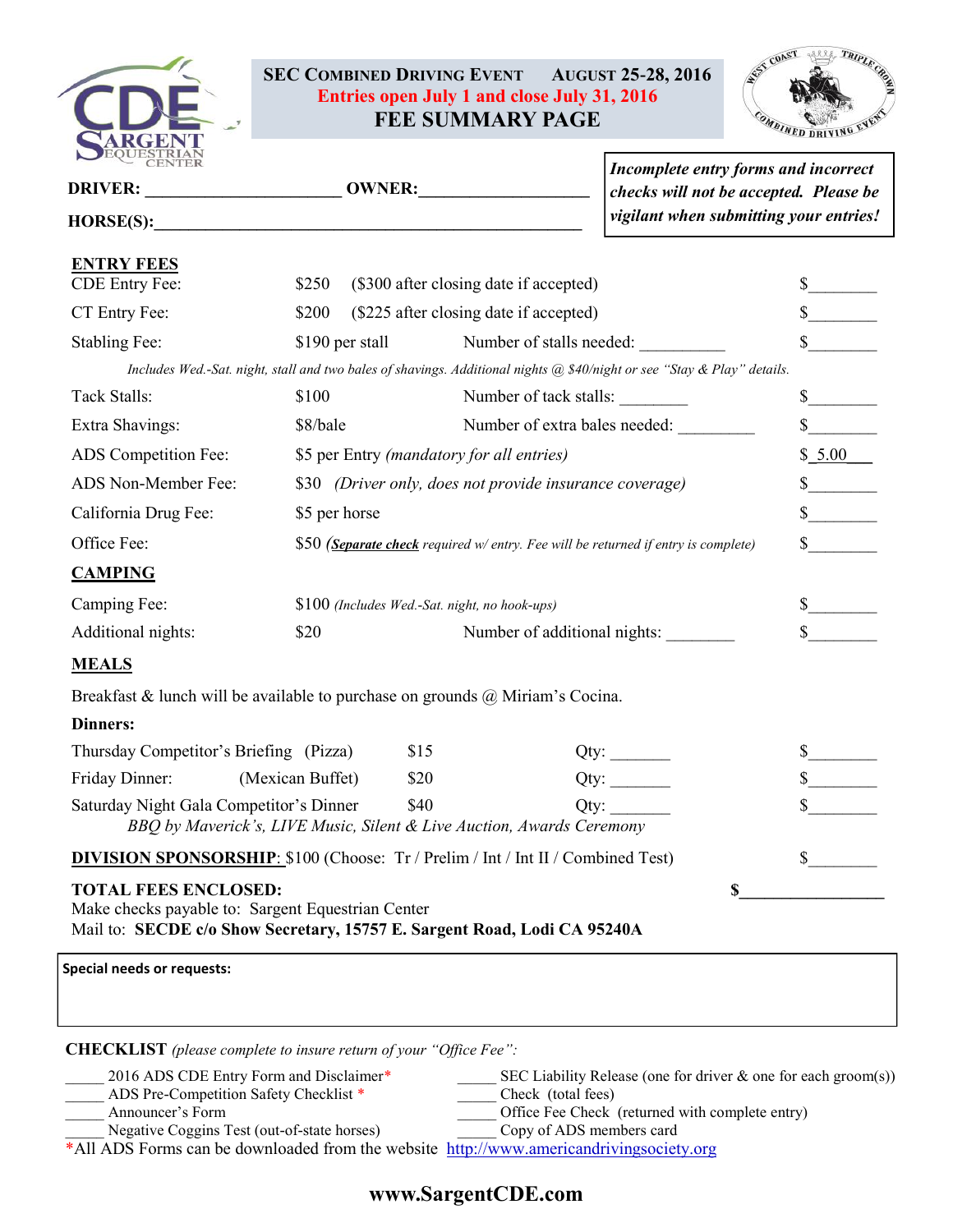

# **ANNOUNCER FORM**

*Please print clearly and use big letters!*

| BQUESTRIAN                                           |               |              |            |              |               |  |  |  |  |
|------------------------------------------------------|---------------|--------------|------------|--------------|---------------|--|--|--|--|
| Name of Competitor:                                  | City:         |              |            |              |               |  |  |  |  |
| Owner (if different):                                |               |              |            |              |               |  |  |  |  |
| Division/Class:                                      |               |              |            |              |               |  |  |  |  |
| Make and Model or Type of Carriage - Dressage/Cones: |               |              |            |              |               |  |  |  |  |
| Marathon:                                            |               |              |            |              |               |  |  |  |  |
| How long have you participated in CDEs?              |               |              |            |              |               |  |  |  |  |
| What got you started competing in CDEs?              |               |              |            |              |               |  |  |  |  |
| <b>NAME OF EQUINE(S)</b>                             | <b>HEIGHT</b> | <b>BREED</b> | <b>AGE</b> | <b>COLOR</b> | <b>GENDER</b> |  |  |  |  |
|                                                      |               |              |            |              |               |  |  |  |  |
|                                                      |               |              |            |              |               |  |  |  |  |
|                                                      |               |              |            |              |               |  |  |  |  |
|                                                      |               |              |            |              |               |  |  |  |  |
|                                                      |               |              |            |              |               |  |  |  |  |
|                                                      |               |              |            |              |               |  |  |  |  |
| Any special stories about your equine(s)?            |               |              |            |              |               |  |  |  |  |
|                                                      |               |              |            |              |               |  |  |  |  |
|                                                      |               |              |            |              |               |  |  |  |  |
| Name of Groom/Navigator:<br>City:                    |               |              |            |              |               |  |  |  |  |
| Any special stories about your groom/navigator?      |               |              |            |              |               |  |  |  |  |
|                                                      |               |              |            |              |               |  |  |  |  |
|                                                      |               |              |            |              |               |  |  |  |  |
| Anything else?                                       |               |              |            |              |               |  |  |  |  |
|                                                      |               |              |            |              |               |  |  |  |  |

**www.SargentCDE.com**